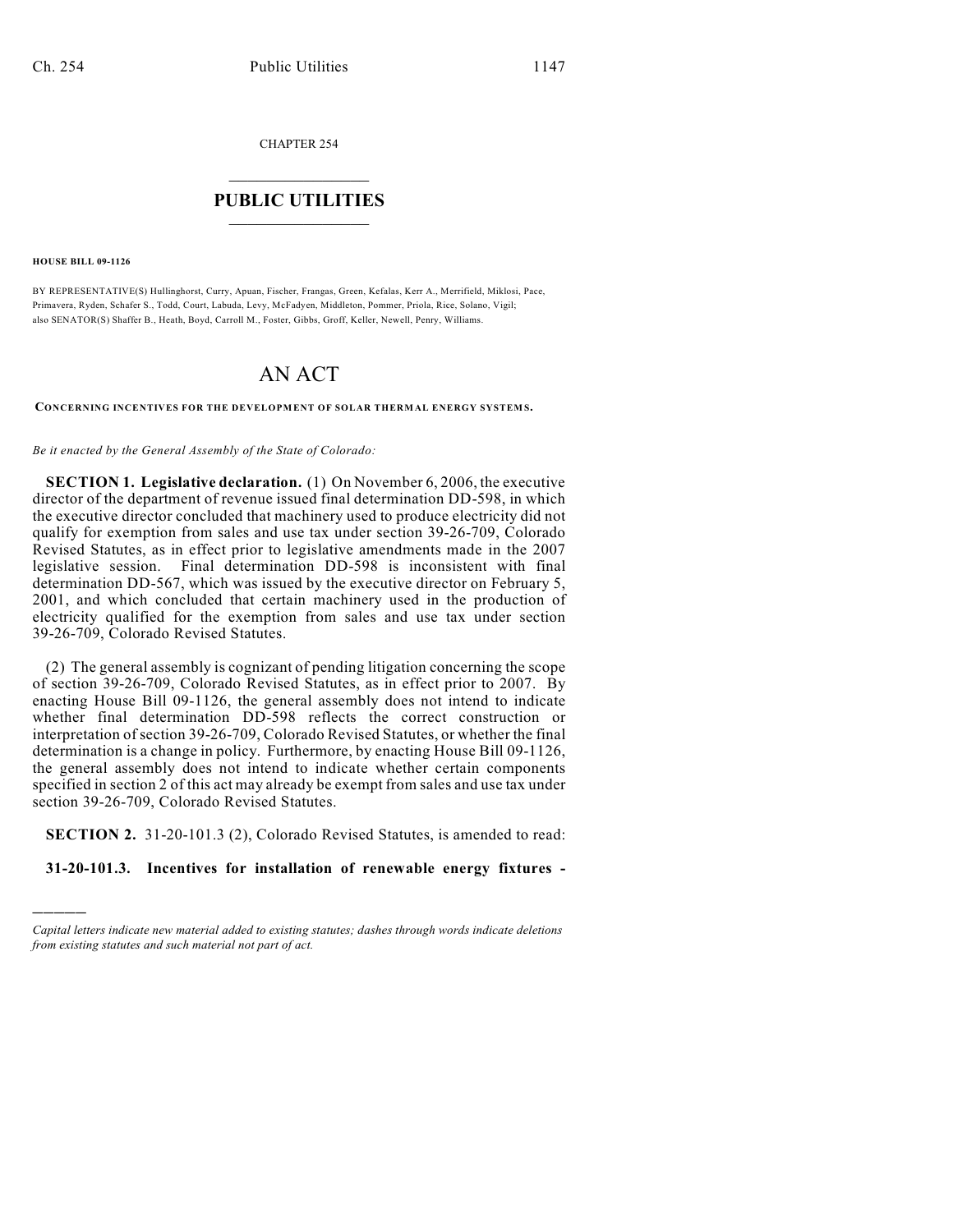definitions. (2) For purposes of this section, unless the context otherwise requires, "renewable energy fixture" means any fixture, product, system, device, or interacting group of devices that produces ENERGY, INCLUDING BUT NOT LIMITED TO ALTERNATING CURRENT electricity, from renewable resources, including, but not limited to, photovoltaic systems, solar thermal systems, small wind systems, biomass systems, or geothermal systems.

**SECTION 3.** 39-26-724, Colorado Revised Statutes, is amended to read:

**39-26-724. Components used to produce energy from a renewable energy source - definitions.** (1) (a) For fiscal years commencing on or after July 1, 2006, all sales, storage, and use of components used in the production of alternating current electricity from a renewable energy source, including but not limited to wind, shall be exempt from taxation under the provisions of parts 1 and 2 of this article.

(b) FOR STATE FISCAL YEARS 2009-10 THROUGH 2016-17, ALL SALES, STORAGE, AND USE OF COMPONENTS USED IN SOLAR THERMAL SYSTEMS SHALL BE EXEMPT FROM TAXATION UNDER PARTS 1 AND 2 OF THIS ARTICLE.

(2) As used in this section:

(a) "COMPONENTS USED IN SOLAR THERMAL SYSTEMS" SHALL INCLUDE, BUT SHALL NOT BE LIMITED TO:

(I) SOLAR COLLECTORS, INCLUDING FLAT-PLATE COLLECTORS, EVACUATED TUBE COLLECTORS, SOLAR AIR COLLECTORS, AND CONCENTRATING SOLAR THERMAL COLLECTORS;

(II) TANKS FOR THE STORAGE OF GASES OR LIQUIDS THAT HAVE BEEN HEATED OR COOLED BY SOLAR-GENERATED ENERGY;

(III) PUMPS, IMPELLERS, AND FANS FOR THE CIRCULATION OF GASES OR LIQUIDS THAT HAVE BEEN HEATED OR COOLED BY SOLAR-GENERATED ENERGY;

(IV) HEAT EXCHANGERS USED TO TRANSFER SOLAR-GENERATED ENERGY;

(V) SUPPORT STRUCTURES, RACKS, AND FOUNDATIONS FOR ANY COMPONENTS LISTED IN SUBPARAGRAPHS (I) TO (IV) OF THIS PARAGRAPH (a); AND

(VI) ANY OTHER SYSTEM COMPONENTS SUCH AS PIPING, VALVES, GAUGES, FITTINGS, INSULATION, AND CONTROLS FOR ANY COMPONENTS LISTED IN SUBPARAGRAPHS (I) TO (IV) OF THIS PARAGRAPH (a).

(b) (I) "Components USED IN THE PRODUCTION OF ALTERNATING CURRENT ELECTRICITY FROM A RENEWABLE ENERGY SOURCE" shall include, but shall not be limited to, wind turbines, rotors and blades, solar modules, trackers, generating equipment, supporting structures or racks, inverters, towers and foundations, balance of system components such as wiring, control systems, switchgears, and generator step-up transformers, and concentrating solar power components that include, but are not limited to, mirrors, plumbing, and heat exchangers.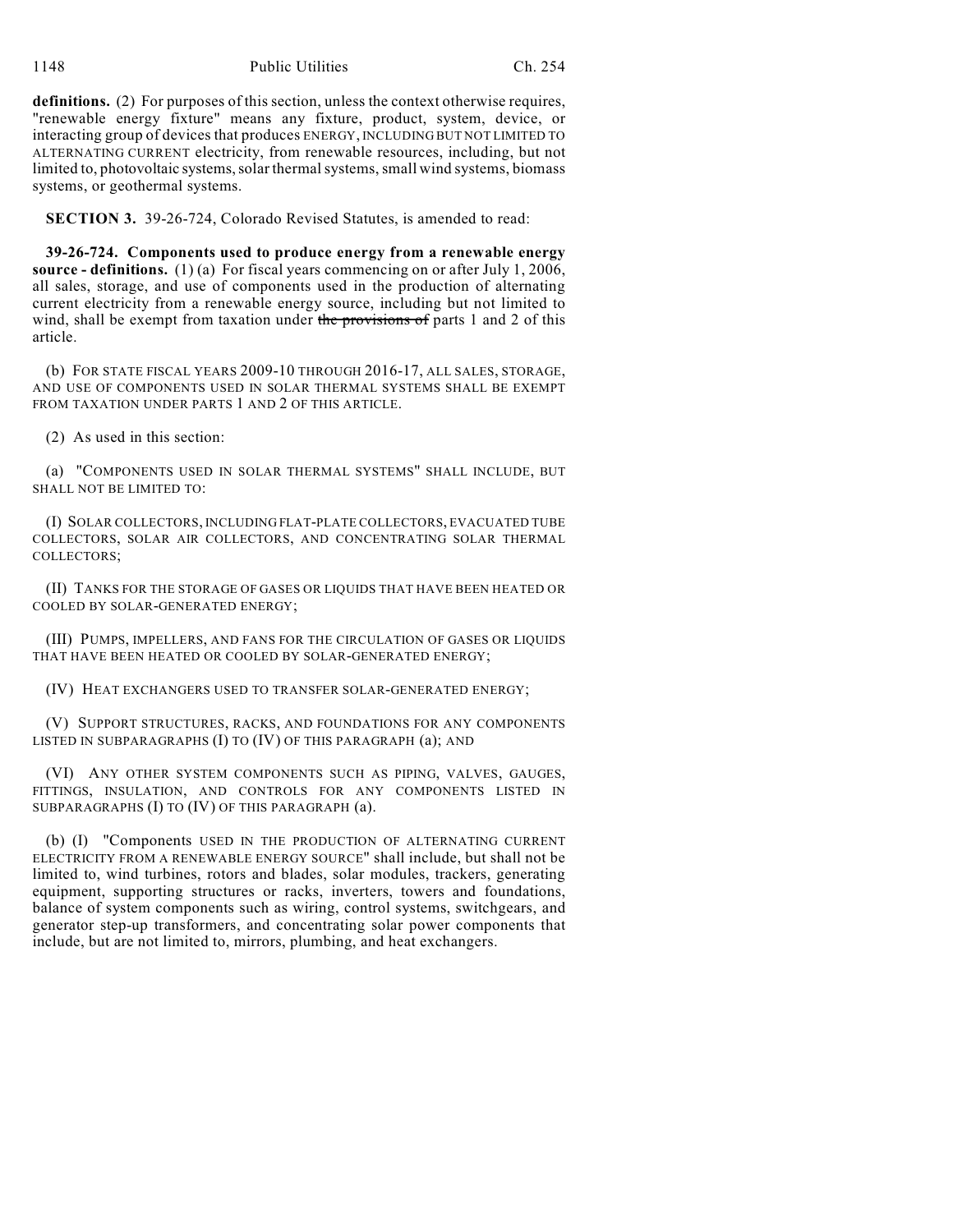## Ch. 254 Public Utilities 1149

(b) (II) As used in this section, "Components USED IN THE PRODUCTION OF ALTERNATING CURRENT ELECTRICITY FROM A RENEWABLE ENERGY SOURCE" shall not include any components beyond the point of generator step-up transformers located at the production site, labor, energy storage devices, or remote monitoring systems.

(c) "SOLAR THERMAL SYSTEM" MEANS A SYSTEM WHOSE PRIMARY PURPOSE IS TO USE ENERGY FROM THE SUN TO PRODUCE HEAT OR COLD FOR:

(I) HEATING OR COOLING A RESIDENTIAL OR COMMERCIAL BUILDING;

(II) HEATING OR COOLING WATER; OR

(III) ANY INDUSTRIAL, COMMERCIAL, OR MANUFACTURING PROCESS.

**SECTION 4.** 29-2-105 (1) (d) (I) (J), Colorado Revised Statutes, is amended to read:

**29-2-105. Contents of sales tax ordinances and proposals.** (1) The sales tax ordinance or proposal of any incorporated town, city, or county adopted pursuant to this article shall be imposed on the sale of tangible personal property at retail or the furnishing of services, as provided in paragraph (d) of this subsection (1). Any countywide or incorporated town or city sales tax ordinance or proposal shall include the following provisions:

(d) (I) A provision that the sale of tangible personal property and services taxable pursuant to this article shall be the same as the sale of tangible personal property and services taxable pursuant to section 39-26-104, C.R.S., except as otherwise provided in this paragraph (d). The sale of tangible personal property and services taxable pursuant to this article shall be subject to the same sales tax exemptions as those specified in part 7 of article 26 of title 39, C.R.S.; except that the sale of the following may be exempted from a town, city, or county sales tax only by the express inclusion of the exemption either at the time of adoption of the initial sales tax ordinance or resolution or by amendment thereto:

(J) The exemption for sales of components used in the production of ENERGY, INCLUDING BUT NOT LIMITED TO alternating current electricity, from a renewable energy source including but not limited to wind, specified in section 39-26-724, C.R.S.; except that this sub-subparagraph (J) shall not apply to any incorporated town, city, or county that adopted the exemption specified in sub-subparagraph (A) of this subparagraph (I) prior to May 27, 2008;

**SECTION 5.** The introductory portion to 29-2-109 (1), Colorado Revised Statutes, is amended to read:

**29-2-109. Contents of use tax ordinances and proposals.** (1) The use tax ordinance, resolution, or proposal of any town, city, or county adopted pursuant to this article shall be imposed only for the privilege of using or consuming in the town, city, or county any construction and building materials purchased at retail or for the privilege of storing, using, or consuming in the town, city, or county any motor and other vehicles, purchased at retail on which registration is required, or